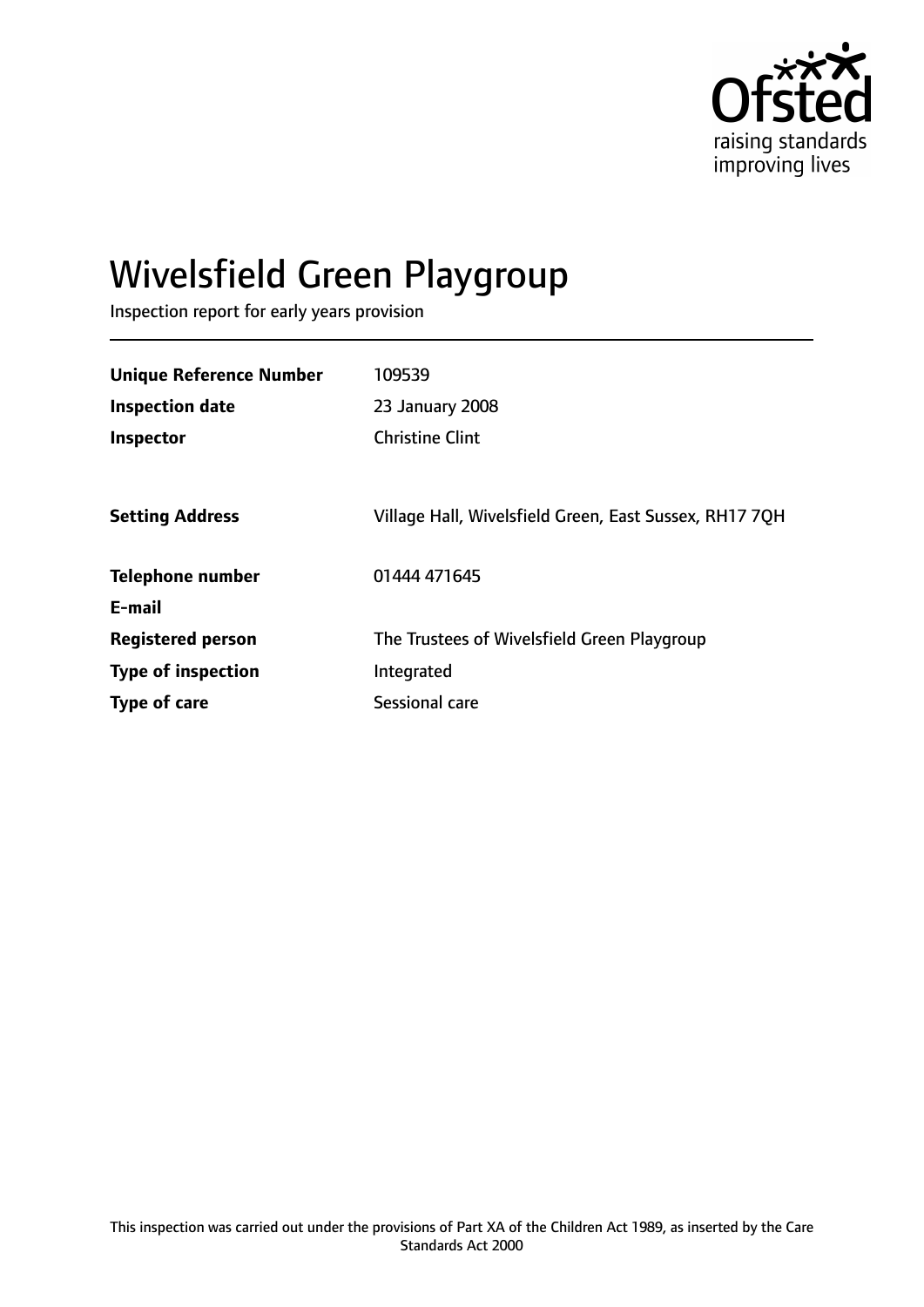## **ABOUT THIS INSPECTION**

The purpose of this inspection is to assure government, parents and the public of the quality of childcare and, if applicable, of nursery education. The inspection was carried out under Part XA Children Act 1989 as introduced by the Care Standards Act 2000 and, where nursery education is provided, under Schedule 26 of the School Standards and Framework Act 1998.

This report details the main strengths and any areas for improvement identified during the inspection. The judgements included in the report are made in relation to the outcomes for children set out in the Children Act 2004; the National Standards for under 8s day care and childminding; and, where nursery education is provided, the *Curriculum guidance for the foundation stage.*

The report includes information on any complaints about the childcare provision which Ofsted has received since the last inspection or registration or 1 April 2004 whichever is the later.

## **The key inspection judgements and what they mean**

*Outstanding: this aspect of the provision is of exceptionally high quality Good: this aspect of the provision is strong Satisfactory: this aspect of the provision is sound Inadequate: this aspect of the provision is not good enough*

For more information about early years inspections, please see the booklet *Are you ready for your inspection?* which is available from Ofsted's website: *www.ofsted.gov.uk.*

# **THE QUALITY AND STANDARDS OF THE CARE AND NURSERY EDUCATION**

On the basis of the evidence collected on this inspection:

The quality and standards of the care are good. The registered person meets the National Standards for under 8s day care and childminding.

The quality and standards of the nursery education are good.

#### **WHAT SORT OF SETTING IS IT?**

Wivelsfield Green Playgroup has been established in the village since 1972. It is a community group providing sessional care for children aged two to five years and serves the children of the local area.

The group operates from two rooms within the village hall on days when both the playgroup and pre-School sessions are running. Playgroup sessions provide care for 26 children and operate on Monday, Tuesday, Wednesday and Friday during term time only, from 09:30 to 12:30. Pre-School sessions operate on Tuesday and Thursday mornings and provide care for 20 children and are also open from 09:30 to 12:30. When there are lower numbers of children attending the sessions are combined.

During the summer term the playgroup offer an extended session to enable children to bring a packed lunch in preparation for school. A holiday play scheme for children attending the playgroup and pre-school occasionally operates during the summer holidays. All children have access to an enclosed soft, surface outside play area, which can be used all year round.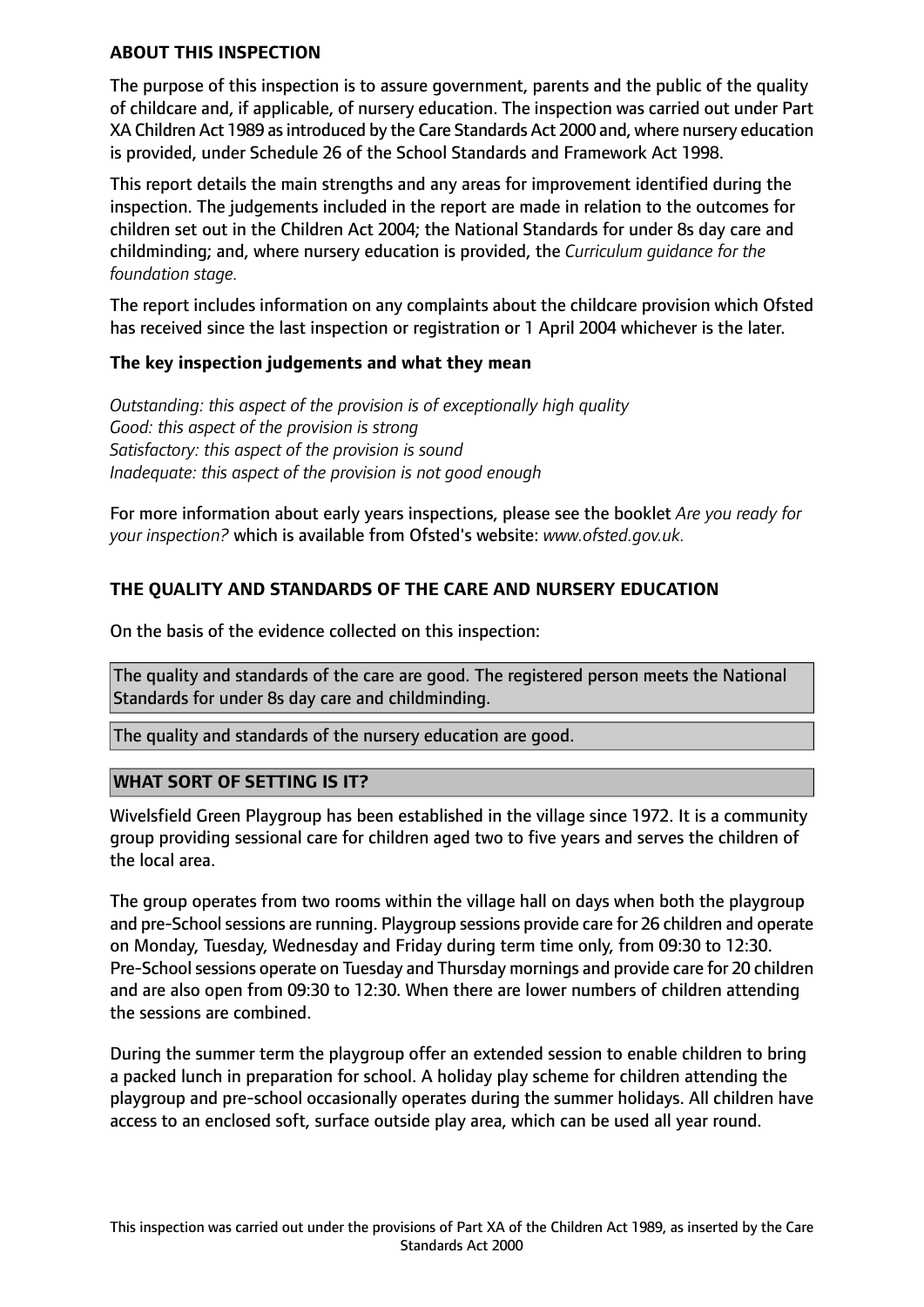There are currently 13 children on roll and eight of these children receive funding for nursery education. At the time of the inspection 10 children were attending. Staff are experienced in supporting children with learning difficulties or disabilities. There are four staff working with the children, three staff hold recognised early years qualifications and current certificates in first aid training. A team of bank staff also provide emergency cover. The playgroup has close links with the local early years network for support and training.

# **THE EFFECTIVENESS OF THE PROVISION**

## **Helping children to be healthy**

The provision is good.

Children are following very regular routines to ensure that they learn about personal hygiene, in order to maintain their health. They are fully supervised when using the toilets because these are situated outside the main hall. All necessary requirements for hand washing and drying are readily available and children understand when these routines take place because they follow the 'time line' pictures displayed at their level. Staff are prepared to manage routines for nappy changing and these are arranged according to individual children's needs. The premises are clean and well organised because staff continually manage all areas effectively and there are clear policies and procedures in place for health and hygiene.

Children's daily health is well monitored because accident records are promptly and efficiently recorded, and parents are asked to sign on the day. A first aid kit is immediately available and there are three staff who hold qualifications in first aid training. Regulatory procedures for administering any medication are clearly followed and records are fully completed. Parents add up to date instructions when any medication is ongoing and these are duly noted and signed for staff reference. Children are protected from infectious diseases because the regular newsletter includes a frequent reminder for parents; they are asked to keep children at home if they have a contagious illness.

Children are eager to have snacks during the session, they often check the pictures on the 'time line' and they know when it is time to eat. They sit together and pass prepared fruit and vegetables to each other, they also have small bread sticks; children can choose to drink milk or water. They can access drinking water at any time because this is available on a separate table and they learn to pour from the jug themselves. Staff sit with children when they are eating to encourage social interaction and to ensure that the younger children learn to manage their food appropriately. Staff have a strong knowledge of children's individual needs and this would include any allergies or special dietary needs if necessary; there are organised procedures for recording details and sharing with key workers.

Children have very regular opportunities for increasing their physical development because the hall is large and they move freely for most of the session. They take turns to ride on the rocking boat indoors and often sing with each other while enjoying the movement. They happily learn to warm up their bodies through movement when they first go outside in the cold before they play active games. Children also show a keen ability to learn skills of manoeuvring the variety of wheeled toys available.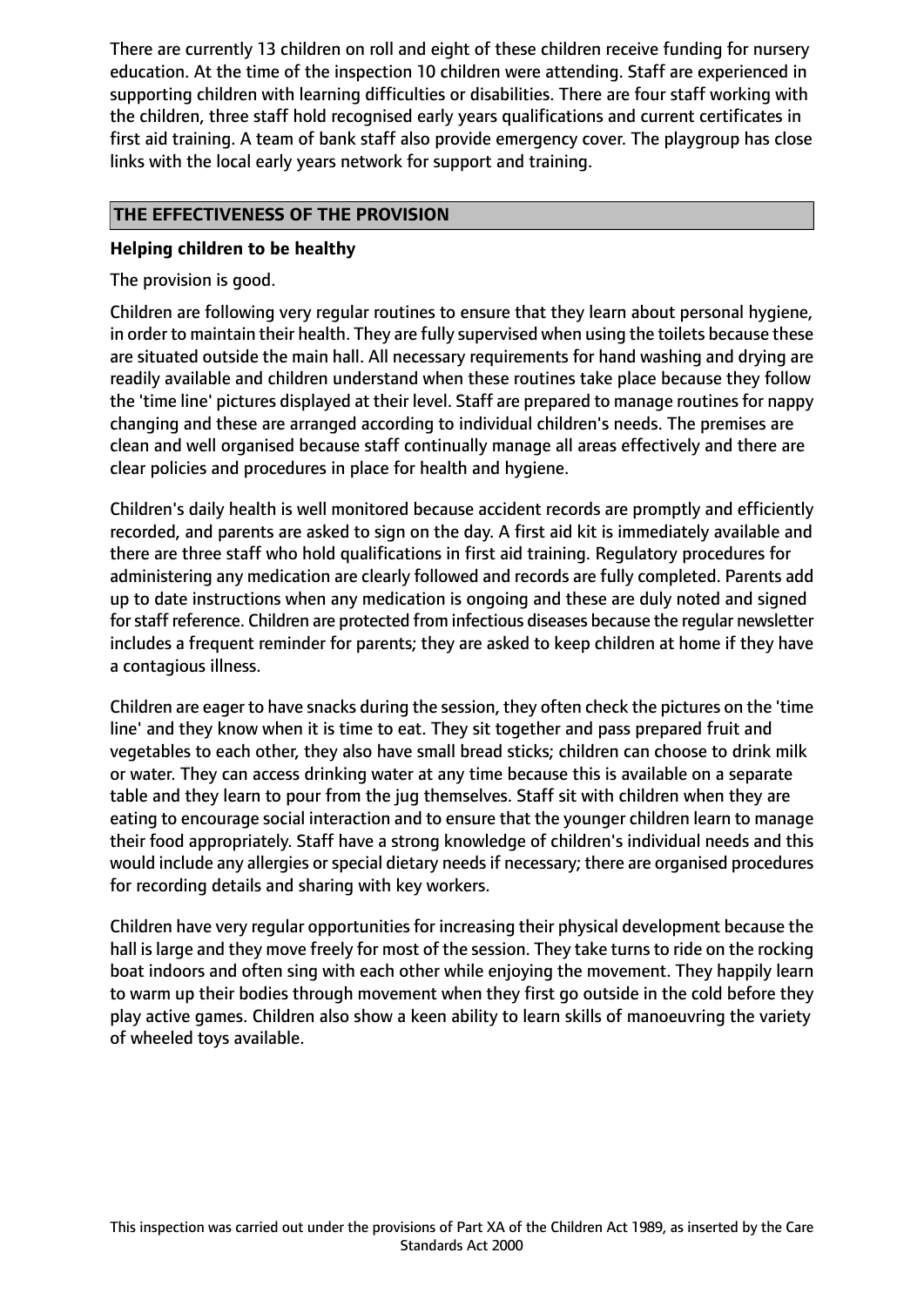# **Protecting children from harm or neglect and helping them stay safe**

The provision is good.

Children are safely cared for and their welfare and security is prioritised through well managed daily procedures. Staff ensure that they monitor the entrance at arrival and departure times. The main door is locked during the session and a door bell is provided. There are clear procedures for all visitors and their attendance is timed on the premises. Parents are frequently reminded about safety issues in the news letters, especially their responsibilities to ensure that children are supervised in the adjacent car park. Children play in the large community hall and there is ample light and ventilation. They are supervised when using the toilets because these are situated out of sight and children have to negotiate the large swing doors. Children play safely in the securely fenced outside area, which also has a soft play surface. They use the village green at times and staff sensibly ensure that temporary fencing is in place.

Children freely choose where to play within the hall and all areas are well prepared with appropriate and planned provision. Play equipment is regularly rotated and children have full access to all resources during the morning session. Children's safety is fully maintained because staff are vigilant and continually assess for risks during the session, they remind children to take care and this prevents accidents. All low level heating systems and electrical points are guarded. There are steps for smaller children in the toilets and they are encouraged to learn about managing their own safety through the playgroup rules of not running indoors. Fire exits are clear and children learn to identify the different exits, because staff describe these when talking about where they go and how they walk during fire drills. Staff explain clearly, so that children understand why they do not run. All fire drills are recorded in the register and fire emergency procedures are displayed. Children's outings are fully organised and arranged with parents to ensure higher ratios of adults to children are maintained. The playgroup has detailed procedures in place for any lost or uncollected children. A current certificate of public liability insurance is displayed.

Children's welfare is fully considered because all staff have attended training in child protection. They have a thorough procedure which clearly states how any concerns will be managed; especially any allegations against staff. All injuries that children have on arrival at the playgroup are recorded and parents readily provide information about injuries that have taken place at home. Parents can access the full child protection procedures but the welcome pack and the prospectus do not clearly inform them of the playgroup's duty to refer any concerns.

## **Helping children achieve well and enjoy what they do**

The provision is good.

Children arrive happily and settle very well. Older children know the routines for registering themselves and managing their own belongings; younger children are quickly learning. Children remember to place any items they have brought into the treasure box for safe keeping, this increases their trust because they know that these items are returned before they go home. Children are learning to recognise their own names because these are linked with their photographs and displayed in the main hall to show who is present. Children show good levels of confidence because they are very used to making individual choices about play, they immediately find resources that interest them and staff are ready to interact and take part in their play. For example, children play hospitals in the role play area and tend to a staff member who lays on the bed. They wear dressing up clothes to be a nurse or a doctor. Children dig happily in the large sand tray and staff add water to change the consistency of the sand, they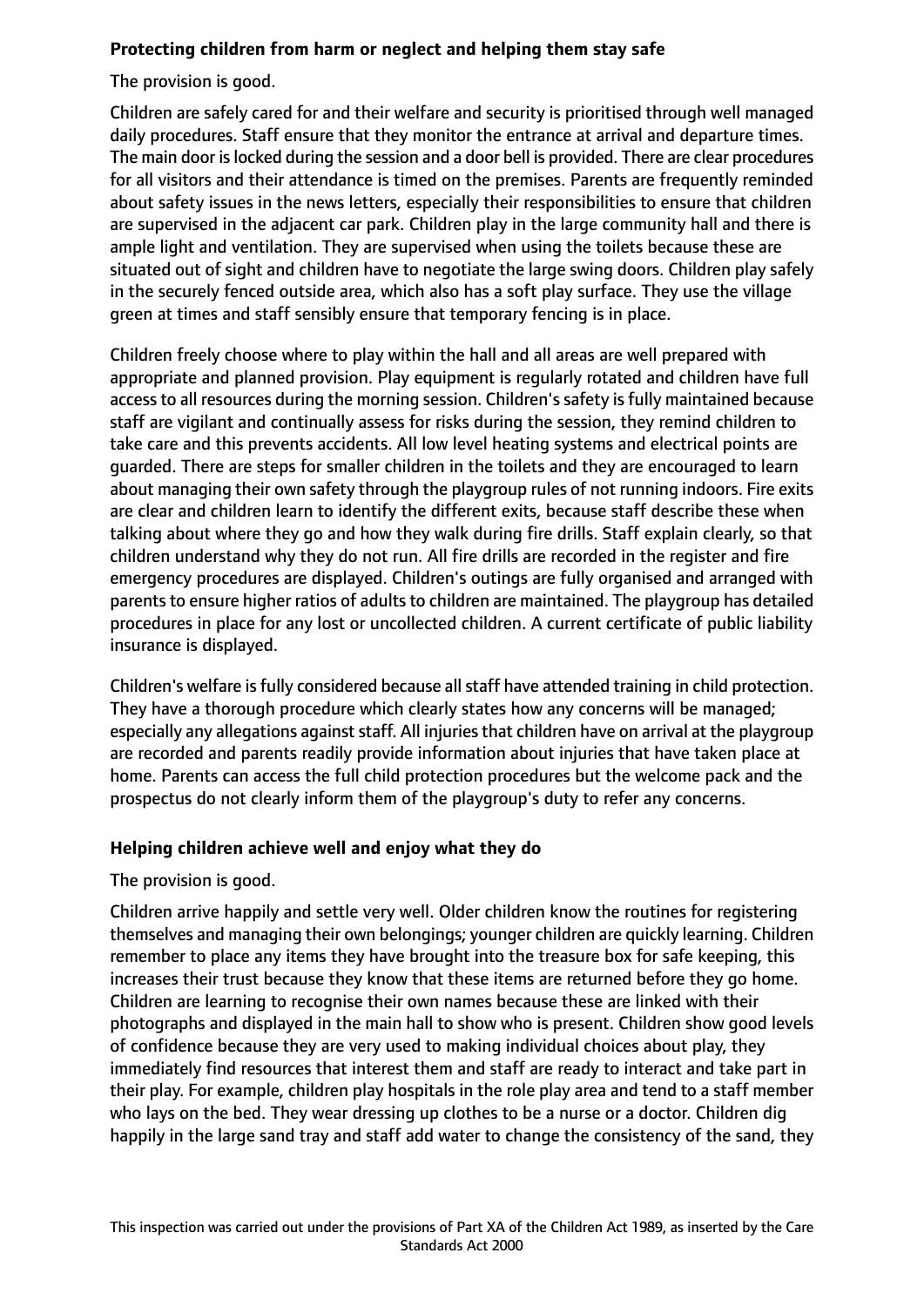talk about how it feels and how the sand sticks together. Smaller children feel secure because they understand from the displayed 'time line' pictures, what will happen next.

Children are learning to share and work together, they take turns to ride in the rocking boat and to use the outside apparatus, they pass the plates of fruit to each other at snack time and they learn to line up before snacks and follow simple instructions. Children manage to co-operate entirely when using the new wheeled 'walker' which depends on the synchronisation of each other's movements. Children are encouraged to learn about being polite and to say please and thank you; they are learning to value each other. Younger children's levels of development are initially assessed using the Birth to three matters framework. Key worker staff have a good level of knowledge about individual children's abilities and the plans for play show that the aspects of younger children's development are clearly interlinked with the planning for the Foundation Stage curriculum.

#### Nursery education.

Children are developing their personal and social skills, they show increasing independence in choosing and being involved in activities. They concentrate on completing puzzles and staff help them to fit pieces together. They spend time on the craft table and persevere with gluing collage pictures. Children often initiate ideas and staff regularly encourage them to speak in a familiar group and share any news they have. Children are learning to socialise at snack time and during group activities. They are very aware of the daily routines and they are learning to be responsible for managing their own needs.

Children competently recognise letter sounds because staff frequently focus on the initial letter sounds of children's names. Children respond by naming other words which begin with the same letter. They also carry out several activities linked to the letter sound. For example they make a soup and put in different items and pictures, all beginning with the letter. There are plenty of opportunities for repetition and singing is included, this encourages children to remember and identify the letter. Children are learning about rhythm and they practise using musical instruments to sound out the rhythm in each other's names. Children frequently gather together for stories, they are learning to listen and concentrate because staff include questions and ask children to give opinions. Children know and understand that written words have meaning, there is ample labelling around the playgroup and children can freely use the mark making table.

Children have daily activities to extend their creative skills, they can paint freely and there are themes and topics to encourage their imaginations. Pictures are displayed showing the paintings of famous artists and children are encouraged to look at the patterns. They draw with chalk and learn to rub out and repeat their drawings; children can paint and learn about mixing colours. They have very regular opportunities to sing in a group and learn to copy the actions to songs and rhymes. Children readily join in with imaginary play ideas and staff provide a variety of different role play scenarios. Children eagerly learn to show different emotions during outside play when staff encourage them to walk as if they were cross, sad or happy.

Children count the dots on cards and match these with corresponding number symbols, they remember and recognise written numbers well. They sit together with staff and take turns to count; there is ample repetition and praise for children. They can identify which numbers are the biggest and the smallest. Older children can also form number symbols and write these in sequence. Children are encouraged to use their fingers to count during many different activities, for example, when repeating all the months of the year and the days of the week and when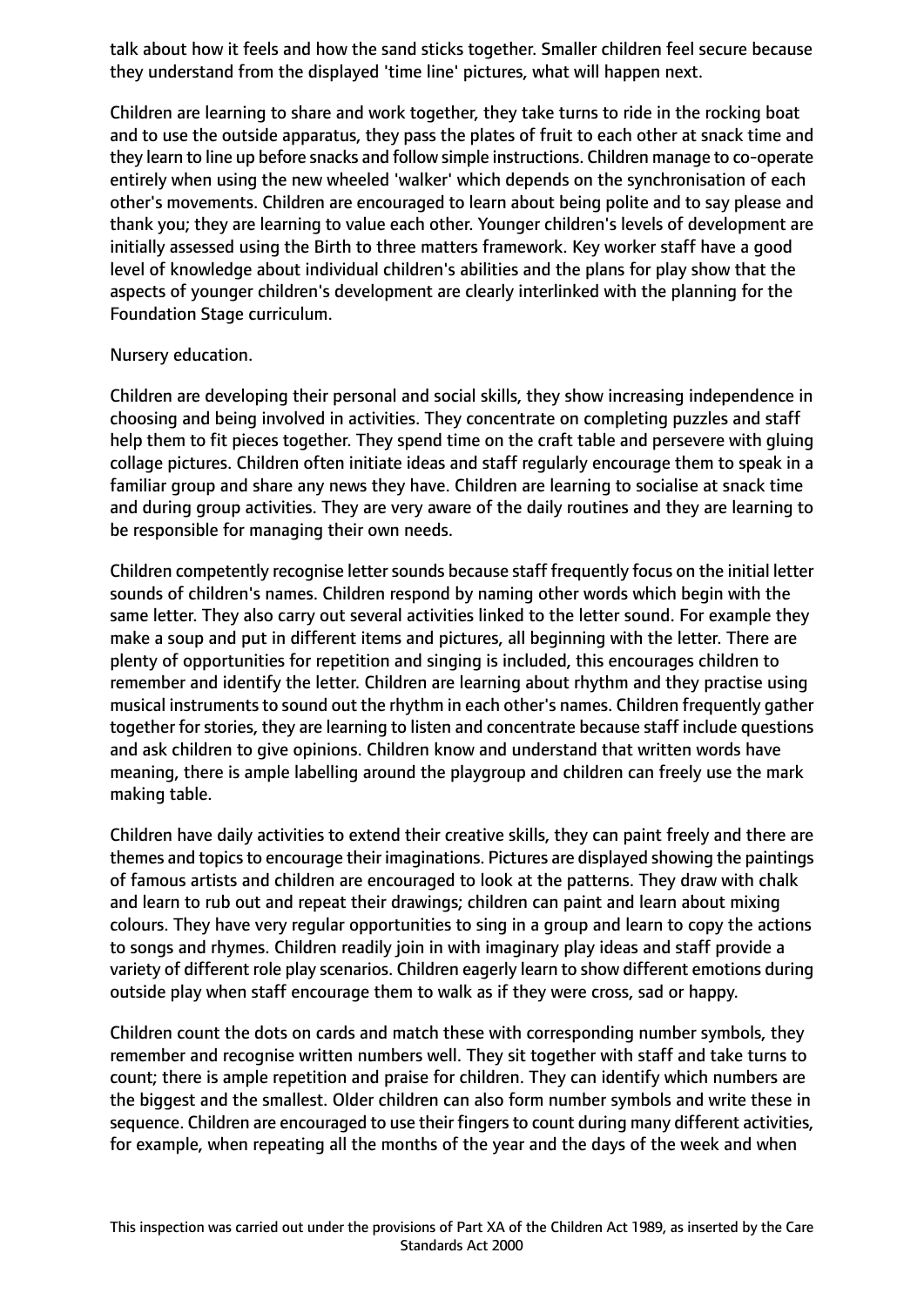counting the beats in each other's names. Children also count at snack time to see how many cups are needed on the table. When they line up they count how many boys there are and how many girls, and how many children altogether. Children talk about size and include positional language when they play with construction equipment; they include numbers in conversation and automatically know that a car has four wheels.

Children help to complete the weather board every day, they talk about the weather and choose the best description. They can name the seasons when staff give them clues and they remember that winter is cold and there are no leaves on the trees. Children look at pictures of Inuit people living in the snow and they know that penguins also live in colder climates. They are able to recall holidays that they had in the summer months and they talk about recent events and what they will do when they go home. Children remember carrying out fire drills and staff encourage conversation about how quickly they need to leave and why this is important. Children have experienced playing in the rain, they go for walks around the village green and they have previously had outings to places of interest locally. Children have opportunities to experiment with technology, they are learning to use a programmable roaming toy and to practise controlling a mouse when they use the playgroup laptop.

Children learn to move their bodies to make different shapes when they warm up during outdoor play. They practise walking like different animals and learn to show their emotions through movement. They peddle and push, they steer and manoeuvre with different apparatus. Children learn to rock the large wooden boat in unison and they know that they need to share this activity to enable the rocking action. Children recognise when they are thirsty and help themselves to water, they know that they need warmer clothes for outdoor play. They use tools and materials which increase their hand-eye coordination during craft and construction activities.

The quality of teaching and learning is good. Staff are very well deployed at all times and involve themselves in children's chosen activities. They respond well to children and show knowledge and understanding of children's individual levels of learning. They include children in conversation and question them to encourage their thinking and learning, they praise children's achievements and value their comments. Staff work together to include broad planning, they use themes and topics at times to ensure that children have ample choice during the session and that the areas of learning are included in all activities. Plans are available to show how the intended learning for children is included and focus activities ensure that staff concentrate on including specific stepping stones. Observation records are in place for each child and these are beginning to show that progress is recognised and recorded, although there are few direct observations recorded to support children's achievements. The playgroup currently has low numbers of children attending and this enables key workerstaff to use their individual knowledge of children to plan for future learning, although there are no records to show where children need to make progress.

## **Helping children make a positive contribution**

The provision is good.

Children have resources to reflect the diversity within society; they make puzzles and can access a variety of books. They often celebrate a variety of festivals from other cultures and learn the meaning of simple stories. They link these with food and cooking activities to widen children's experiences. Staff encourage the involvement of any families who can help them to learn about other cultures and they plan in advance to learn special songs to link with these celebrations. Children with learning difficulties and/or disabilities are fully supported from an early stage because staff show experience and knowledge of child development. They quickly identify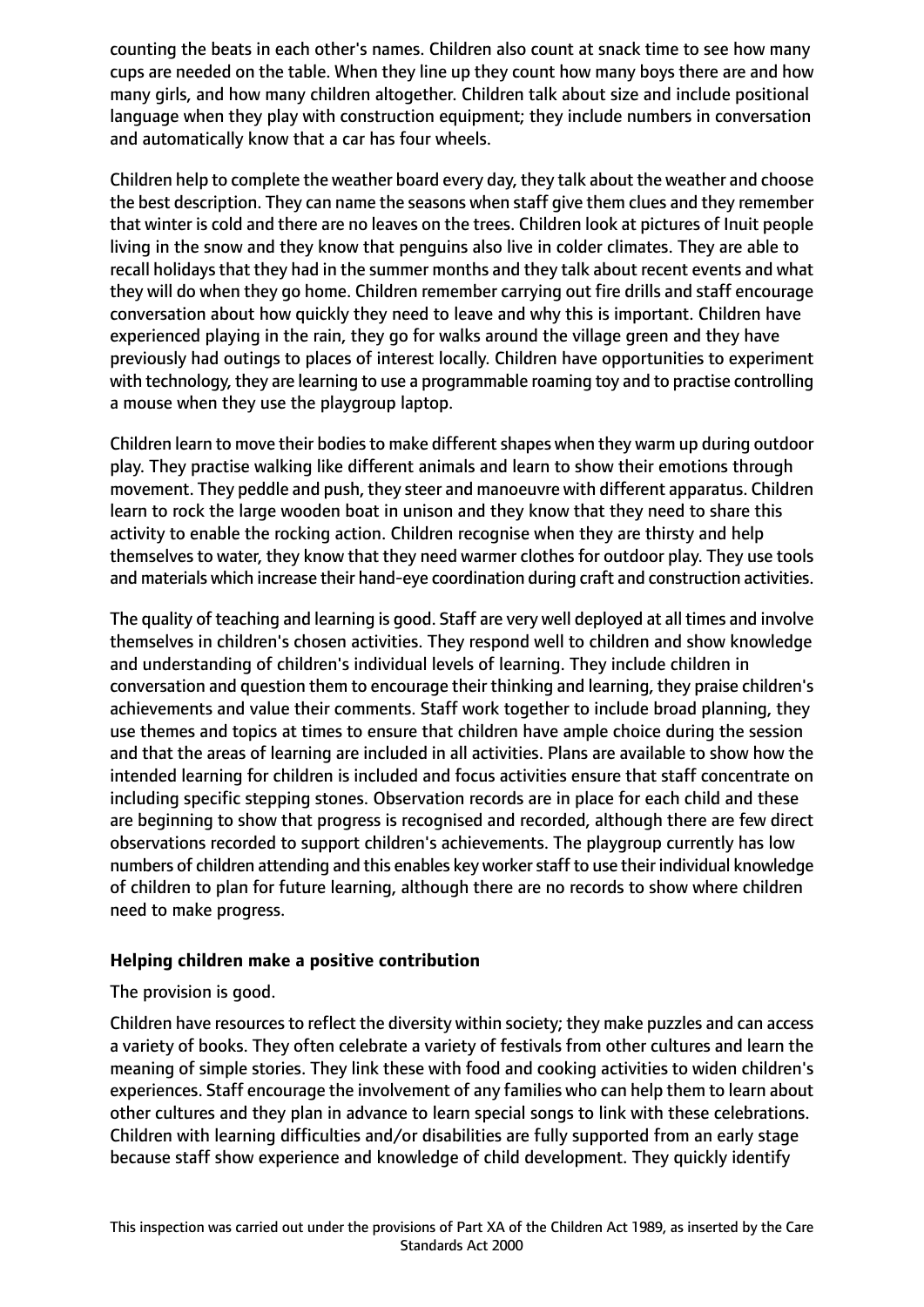children's difficulties and offer support and guidance to families. They work with professionals and follow individual play plans, they clearly recognise where children are making strong progress. Staff continue to attend training to meet the children's individual needs.

Children behave well and relate to each other soundly, they readily accept each other when building with construction equipment, they join in with role play games and they are learning to ask for items politely, because this encourages others to share. Children's spiritual, moral, social and cultural development is fostered. There are good ratios of staff to children and staff give clear instructions and respond immediately to children's needs. Children are praised very regularly for effort and achievement, and a star chart system is displayed to reward children.

The partnership with parents and carers is good. Children are happy and settled in the nursery because their parents are welcomed and regularly informed about all aspects of care and about the planned educational activities. There is a notice board of information for parents in the entrance area; all parents are familiar with the systems for children to self register and they frequently receive daily verbal feedback from staff. There is a prospectus available and all new parents are provided with a welcome pack which explains the playgroup objectives. Parents are happy and satisfied with the care and education that children receive and they know their child's key worker. They have direct access to all playgroup policies and procedures. There is information displayed to ensure that parents know they can make suggestions and raise any concerns; there are clear systems for managing any complaints. Parents know that staff complete assessments of their children's educational progress, although they do not often have opportunities to see and contribute to these to enable them to link with any learning at home.

# **Organisation**

The organisation is good.

Children's care and the daily management of the playgroup is fully planned and organised. The committee provide clear support for the playgroup supervisor and staff. There are thorough systems in place to show how any new staff are checked as suitable to work with children; the playgroup have strong staff continuity and the chair person shows a high level of awareness and competence in managing the regulatory responsibilities. There is a comprehensive operational plan in place, which includes all aspects of the provision and a full range of policies and procedures which are reviewed regularly.

There are substantial levels of qualified staff working with the children and staff continue to seek and attend relevant training to ensure their knowledge is up to date. Staff are very well deployed during the session, they show strong levels of following child led activities and supporting children's choice, whilst introducing opportunities for learning. The registration certificate is displayed and a clearly timed attendance register is in place. The playgroup plan effectively for the children attending and readily meet their needs, they offer regular sessions which are extended during the summer term to provide opportunities for children to manage their packed lunches when they are preparing to transfer to school.

The leadership and management is good. Staff work well together and there is strong support from the committee chair person. Staff have regular meetings to plan and to assist each other when completing children's records of achievement. They share responsibilities and duties throughout the session and they provide ideas for activities to link with children's learning. Staff appraisals are completed every year following an initial self evaluation process. Staff show through their involvement with children's daily activities, that they are aware of children's individual levels of development. Management staff have an open attitude to change and to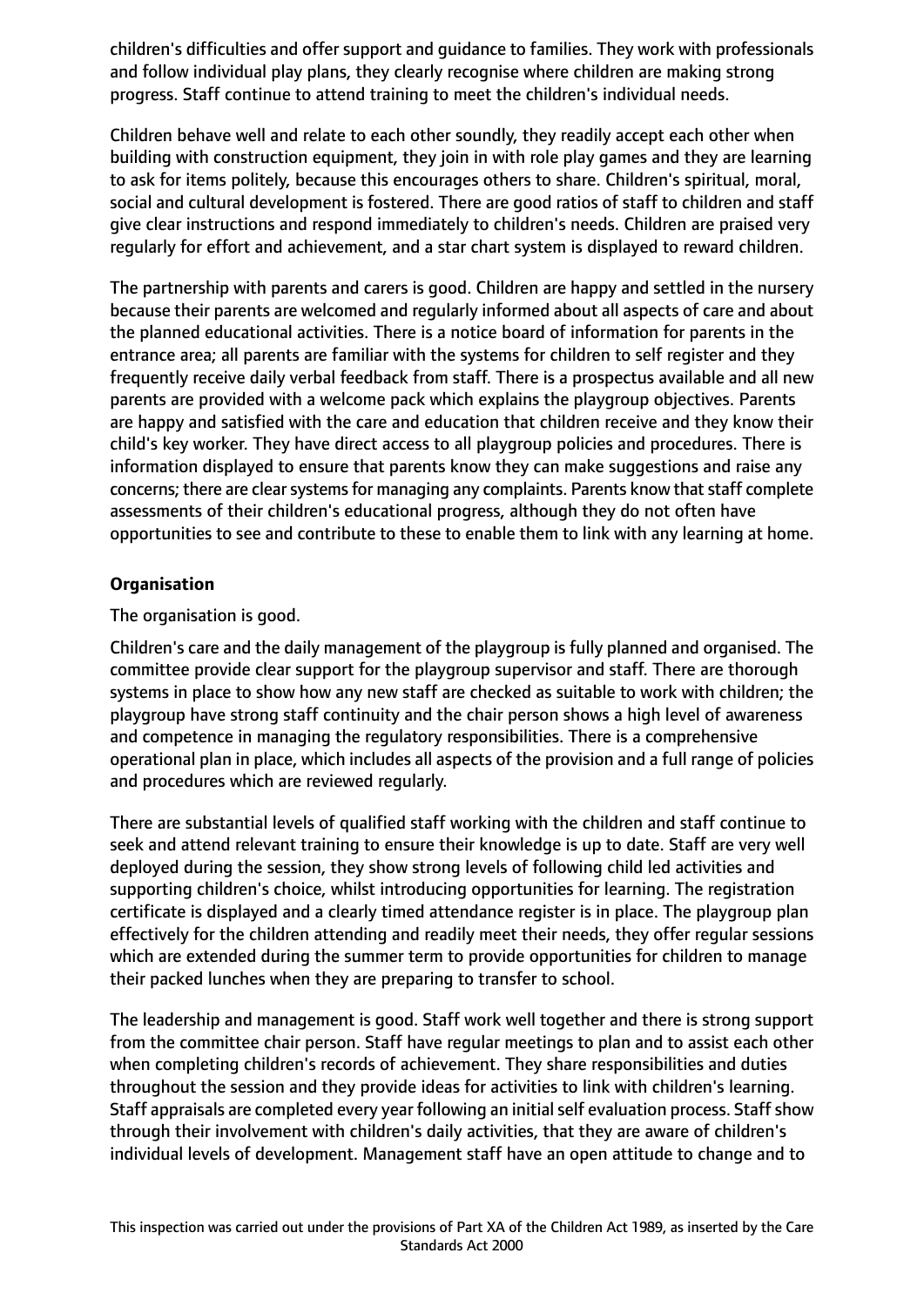adapting their practice to move forward; they have an ongoing evaluation folder with plans for future provision and they constantly seek and attend training. Staff have updated the systems for planning and providing the Foundation Stage curriculum during the last year; this includes effective charts as yearly reminders to cover all aspects of the provision. There are good links within the community and with the local school to encourage and enable children to transfer with ease. The setting meets the needs of the range of children for whom it provides.

# **Improvements since the last inspection**

At the last inspection for care the providers were asked to ensure children have access to drinking water at all times; to ensure that staff are familiar with the home language and family religion of all children, in order to meet their individual needs; to improve the safety precautions and supervision of some physical play activities and to review all policies and documentation to ensure that all necessary records are maintained and that all policies reflect current legislation and guidance.

Children can easily help themselves to drinking water at any time because this is available on a low table at every session; children recognise when they are thirsty and drink eagerly. The admissions forms for children now contains opportunities for parents to add information about family religions and any different languages spoken, this enables staff to understand children's needs and offer help or gain information about cultural differences to use with all children. The playgroup has purchased soft, safety mats for indoor physical play and these are used with equipment, for example the rocker boat, to ensure children's safety. Children are also closely supervised when taking part in physical play. All policies and procedures have been reviewed since the last inspection and these are signed and dated. Staff show that they evaluate their practice to reflect current legislation and guidance for care to ensure that they are meeting the requirements for children's welfare and safety.

At the last educational inspection the providers were asked to review the format for short-term curriculum planning, to provide a weekly overview of all activities covering the Foundation Stage curriculum, including the rotation of resources. Plans show clear long term and medium term objectives, including weekly themes and topics. There are focus activity sheets to show how children have daily opportunities to achieve specific stepping stones linked to activities. There are clear notes for staff to encourage and extend children's thinking. There are separate plans in place for the rotation of all resources and this includes a wide variety for children.

The providers were also asked to review the organisation of snack time, to increase children's mathematical skills and their opportunities to develop independence and to review the presentation of the book corner, to encourage children to access books independently and develop their own interest in reading. Children are counting their cups and working out how many children are sitting at the table. They are learning to manage themselves by passing the fruit and making decisions. They often pour their own drinks at the water table. They have a good variety of books displayed on the book stand and these are easily accessed to encourage children's use. Children show interest and enthusiasm for stories, they listen and concentrate well.

## **Complaints since the last inspection**

Since the last inspection there have been no complaints made to Ofsted that required the provider or Ofsted to take any action in order to meet the National Standards.